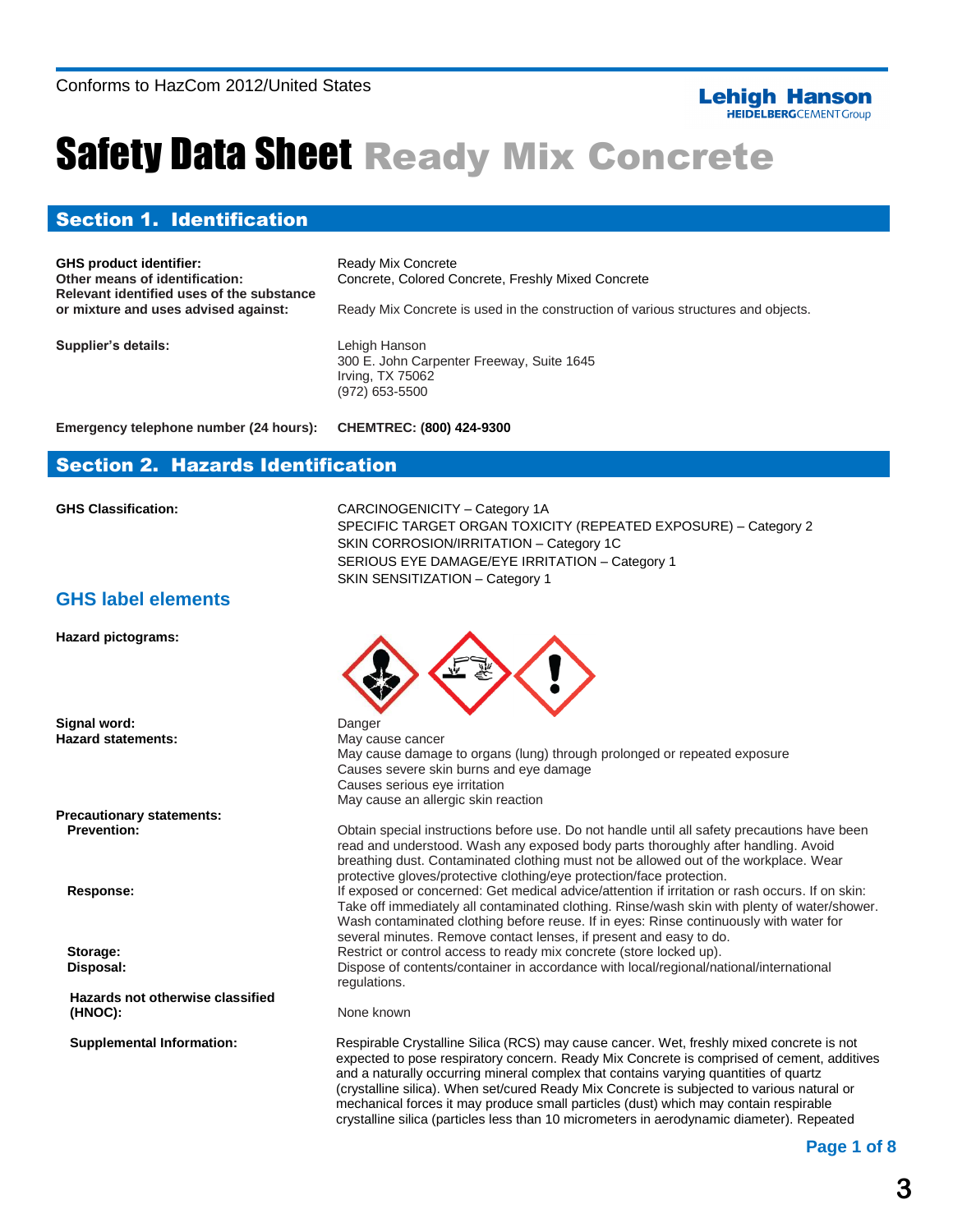### **Lehigh Hanson**

**HEIDELBERG**CEMENT Group

inhalation of respirable crystalline silica (quartz) may cause lung cancer according to IARC and NTP; ACGIH states that it is a suspected cause of cancer. Other forms of RCS (e.g., tridymite and cristobalite) may also be present or formed under certain industrial processes.

#### Section 3. Composition/information on ingredients

**Substance/mixture:** Ready Mix Concrete

#### **CAS number/other identifiers**

| Ingredient name             | %        | <b>CAS number</b> |
|-----------------------------|----------|-------------------|
| Aggregates                  | > 35     | Varies            |
| <b>Portland Cement</b>      | > 25     | 65997-15-1        |
| Ashes                       | $0 - 25$ | Varies            |
| Water                       | > 5      | 7732-18-5         |
| Crystalline Silica (Quartz) | > 0.1    | 14808-60-7        |

Any concentration shown as a range is to protect confidentiality or is due to process variation. Portland Cement may contain trace (< 0.05%) amounts of chromium salts or compounds (including hexavalent chromium) or other metals (including nickel compounds) found to be hazardous or toxic in some chemical forms. These metals are present mostly as trace substitutions within the principal minerals. Other trace constituents may include potassium and sodium sulfate compounds. There are no additional ingredients present which, within the current knowledge of the supplier and in the concentrations applicable, are classified as hazardous to health or the environment and hence require reporting in this section.

Occupational exposure limits, if available, are listed in Section 8.

#### Section 4. First aid measures

#### **Description of necessary first aid measures**

| Eye Contact:         | If exposed or concerned: get medical attention. Do not allow individual to rub eyes. Flush<br>eyes gently under running water for 15 minutes or longer, making sure that the eyelids are<br>held open. Other than washing with water, do not attempt to remove material from eyes.<br>Remove contact lenses, if present and easy to do. Obtain medical attention for eye contact<br>with wet concrete. |
|----------------------|--------------------------------------------------------------------------------------------------------------------------------------------------------------------------------------------------------------------------------------------------------------------------------------------------------------------------------------------------------------------------------------------------------|
| Inhalation:          | Move exposed individual to fresh air. Dust in throat and nasal passages should clear<br>naturally by coughing, sneezing and nasal discharge. Obtain medical attention if symptoms<br>persist or develop later.                                                                                                                                                                                         |
| <b>Skin Contact:</b> | Wash affected areas with water and soap. Remove contaminated clothing and wash before<br>reuse. If irritation persists or develops later, obtain medical attention.                                                                                                                                                                                                                                    |
| Ingestion:           | Ingestion is not a common route of occupational exposure. If swallowed and irritation or<br>discomfort occurs, obtain medical attention.                                                                                                                                                                                                                                                               |

#### **Most important symptoms/effects, acute and delayed potential acute health effects**

| Eye contact:         | Exposure to dust from dry ingredients or hardened cement can cause irritation and tearing of<br>the eyes. Exposure to wet concrete may result in irritation or burns.                                                                                                                                                                                                                                                                                                                                                                                                                 |
|----------------------|---------------------------------------------------------------------------------------------------------------------------------------------------------------------------------------------------------------------------------------------------------------------------------------------------------------------------------------------------------------------------------------------------------------------------------------------------------------------------------------------------------------------------------------------------------------------------------------|
| Inhalation:          | Symptoms of exposure may include upper respiratory discomfort with coughing and<br>sneezing. Inhalation may cause upper respiratory tract infection. A "rare" acute form of<br>silicosis may develop from inhalation of extremely high concentrations of crystalline silica<br>over a period of several months to five years.                                                                                                                                                                                                                                                         |
| <b>Skin contact:</b> | Ready Mix Concrete contains Portland Cement, which may contain trace amounts of<br>hexavalent chromium and is linked with allergic sensitization reactions in some individuals.<br>These reactions may lead to contact dermatitis and skin ulceration. Exposure to dust from<br>dry ingredients or hardened cement can cause skin irritation, dermatitis and/or redness to<br>the exposed skin. Wet concrete exhibits caustic, abrasive and dehydrating properties.<br>Irritation or pain may be delayed for several hours and cannot be relied upon as an indication<br>of exposure. |
| Ingestion:           | Ingestion is not a common route of occupational exposure. If swallowed and irritation or<br>discomfort occurs, obtain medical attention.                                                                                                                                                                                                                                                                                                                                                                                                                                              |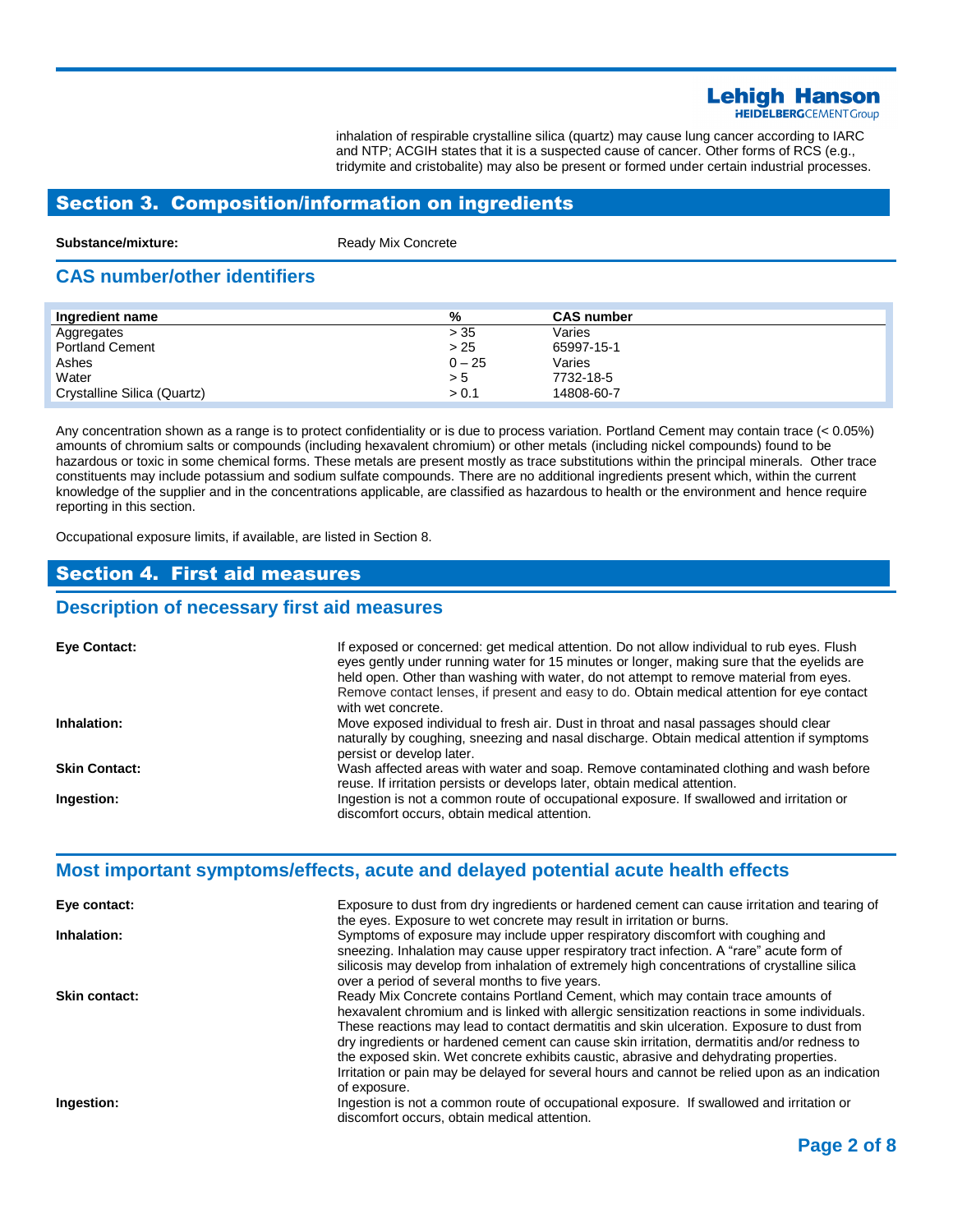#### **Over-exposure signs/symptoms**

**Specific treatments:** 

**Notes to physician: Provide general supportive measures and treat symptomatically. Keep victim under** observation. Symptoms may be delayed. **Protection of first-aiders:** Ensure that medical personnel are aware of the material(s) involved, and take precautions to protect themselves. **General information:** Pre-existing medical conditions that may be aggravated by exposure include disorders of the eye, skin and lung (including asthma and other breathing disorders). If addicted to tobacco, smoking will impair the ability of the lungs to clear themselves of dust.

See toxicological information (Section 11)

#### Section 5. Fire-fighting measures

#### **Extinguishing media**

| Suitable extinguishing media:          | Not combustible. Use extinguishing agent appropriate for surrounding flammable materials  |
|----------------------------------------|-------------------------------------------------------------------------------------------|
| Unsuitable extinguishing media:        | None known.                                                                               |
| Specific hazards arising from the      | Not combustible. Nonflammable. Spalling of hardened concrete may occur under conditions   |
| chemical:                              | of intense heat.                                                                          |
| Hazardous thermal decomposition        | Material is not combustible.                                                              |
| <b>Products:</b>                       |                                                                                           |
| Special protective actions for fire-   | Material is nonflammable. Use appropriate procedures for surrounding flammable materials. |
| fighters:                              |                                                                                           |
| Special protective equipment for fire- | Use protective equipment appropriate for surrounding materials. No specific precautions.  |
| fighters:                              |                                                                                           |
|                                        |                                                                                           |

#### Section 6. Accidental release measures

#### **Personal precautions, protective equipment and emergency procedures**

| For response personnel:           | Keep unprotected personnel out of the area. Do not dry sweep dusty material. All local and<br>Federal laws governing waste disposal must be followed.                                                     |
|-----------------------------------|-----------------------------------------------------------------------------------------------------------------------------------------------------------------------------------------------------------|
| <b>Environmental precautions:</b> | Clean spilled material immediately. Contain spills and wash water to prevent run-off into<br>public waterways. Remove wet concrete from roadways immediately. Do not dry sweep<br>spilled dusty material. |

#### **Methods and materials for containment and cleaning up**

| Small spill: | Alkali resistant gloves, long sleeves, long pants and safety glasses should be used by clean |
|--------------|----------------------------------------------------------------------------------------------|
|              | up personnel for wet concrete releases.                                                      |
| Large spill: | Waterproof boots and goggles should be used. Eye protection and appropriate respirator       |
|              | protection should be used to protect clean up personnel against dust.                        |

#### Section 7. Handling and storage

#### **Precautions for safe handling**

| <b>Protective measures:</b>                                      | Use personnel protective equipment to avoid direct contact with concrete. Remove<br>contaminated clothes as soon as possible. Dust may be generated during handling or<br>mixing dry powder or from cutting, breaking or crushing hardened material. Use wet cutting<br>methods when possible. |
|------------------------------------------------------------------|------------------------------------------------------------------------------------------------------------------------------------------------------------------------------------------------------------------------------------------------------------------------------------------------|
| Advice on general occupational hygiene:                          | Observe good industrial hygiene practices. Promptly remove dusty clothing and launder<br>before reuse.                                                                                                                                                                                         |
| Conditions for safe storage, including any<br>incompatibilities: | Store away from moisture, acids, and other incompatible materials. Store and use material<br>in such a way as to prevent release to drains or waterways.                                                                                                                                       |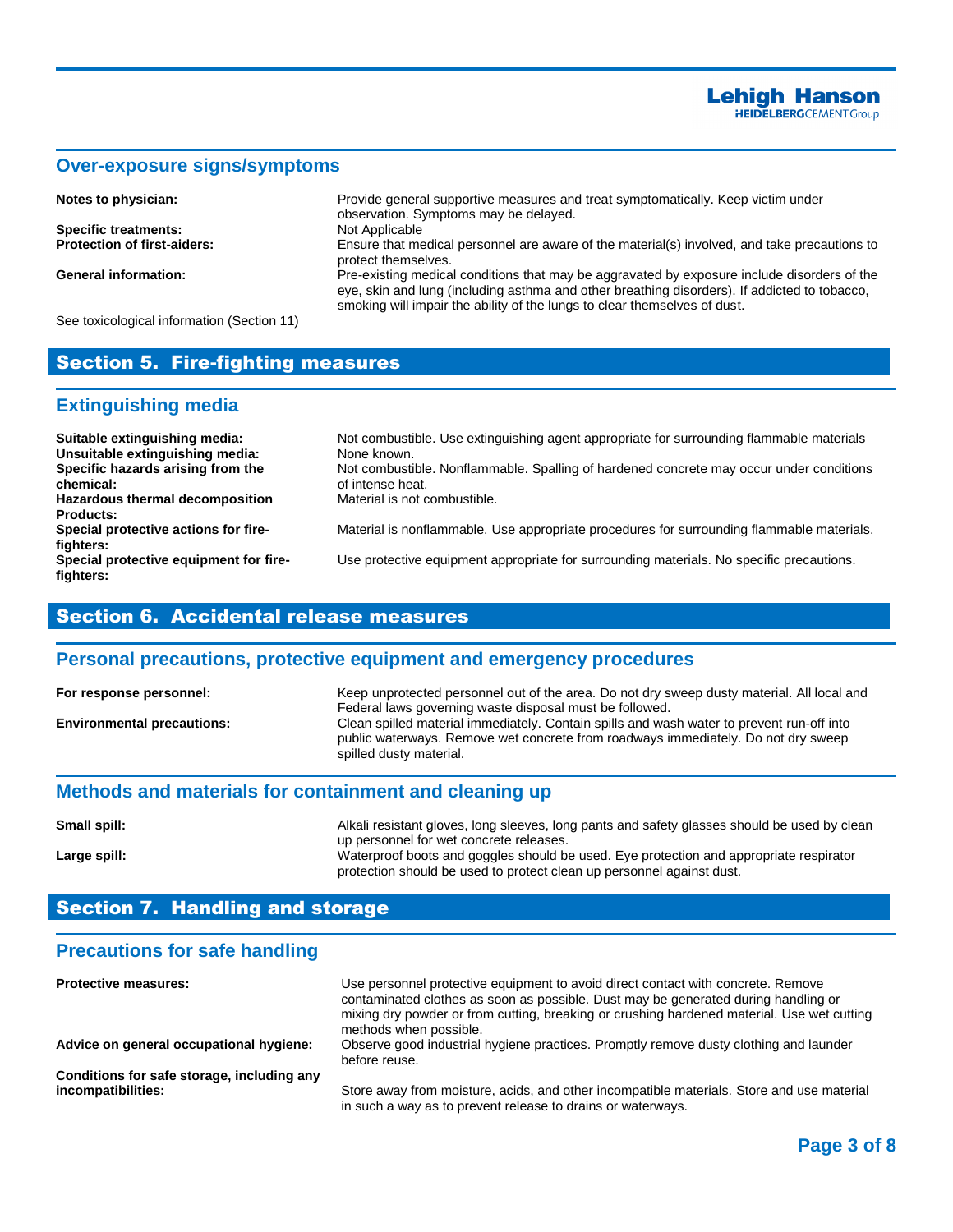#### Section 8. Exposure controls/personal protection

#### **Control parameters**

**Occupational exposure limits**

| Ingredient name                                       | <b>Exposure limits</b>                                                                                                                                                                                                                                                                                                                                                                                         |
|-------------------------------------------------------|----------------------------------------------------------------------------------------------------------------------------------------------------------------------------------------------------------------------------------------------------------------------------------------------------------------------------------------------------------------------------------------------------------------|
| Particulates not otherwise classified<br>(CAS SEQ250) | <b>ACGIH TLV (United States, 3/2012)</b><br>TWA: 3 mg/m <sup>3</sup> . Form: Respirable particles<br>TWA: 10 mg/m <sup>3</sup> . Form: Inhalable particles<br>OSHA PEL (United States, 6/2010)<br>PEL: 5 mg/m <sup>3</sup> . Form: Respirable fraction<br>PEL: 15 mg/m <sup>3</sup> . Form: Total dust<br>TWA: 5 mg/m <sup>3</sup> . Form: Respirable fraction<br>TWA: 15 mg/m <sup>3</sup> . Form: Total dust |
| <b>Portland Cement</b>                                | <b>ACGIH TLV (United States, 3/2012)</b><br>TWA: 3 mg/m <sup>3</sup> . Form: Respirable dust<br>TWA: 10 mg/m <sup>3</sup> . Form: Total dust<br>OSHA PEL (United States, 6/2010)<br>PEL: 5 mg/m <sup>3</sup> . Form: Respirable dust<br>PEL: 15 mg/m <sup>3</sup> . Form: Total dust                                                                                                                           |
| Crystalline Silica (Quartz) (CAS 14808-60-7)          | <b>ACGIH TLV (United States, 3/2012)</b><br>TWA: 0.025 mg/m <sup>3</sup> . Form: Respirable dust<br><b>OSHA PEL (United States, 6/2010)</b><br>TWA: 10 mg/m <sup>3</sup> . Form: Respirable dust<br>TWA: 30 mg/m <sup>3</sup> . Form: Total dust                                                                                                                                                               |

**Appropriate engineering controls:** The use of ventilation or other engineering controls may be necessary to maintain airborne levels below any applicable limits. Under normal operations general ventilation should suffice. **Environmental exposure controls:** Use general ventilation, local exhaust and/or wet suppression methods to maintain exposures below allowable exposure limits. **Exposure guidelines:** OSHA PELs, MSHA PELs, and ACGIH TLVs are 8-hr TWA values. NIOSH RELs are for TWA exposures up to 10-hr/day and 40-hr/wk. Occupational exposure to nuisance dust (total and respirable) and respirable crystalline silica should be monitored and controlled. Terms including "Particulates Not Otherwise Classified," "Particulates Not Otherwise Regulated," Particulates Not Otherwise Specified," and "Inert or Nuisance Due" are often used interchangeably; however, the user should review each agency's terminology for differences in meanings.

#### **Individual protection measures**

| Hygiene measures:<br><b>Eye/face protection:</b>         | Use good personal hygiene practices. Do not consume or store food in the work area. Wash<br>hands thoroughly before eating, drinking, or smoking.<br>Safety glasses with side shields should be worn as minimum protection from dust. Dust goggles                                                                   |
|----------------------------------------------------------|----------------------------------------------------------------------------------------------------------------------------------------------------------------------------------------------------------------------------------------------------------------------------------------------------------------------|
|                                                          | or full face protection should be worn when very dusty conditions are present or are anticipated.                                                                                                                                                                                                                    |
| <b>Skin protection</b>                                   |                                                                                                                                                                                                                                                                                                                      |
| Hand protection:<br><b>Body protection:</b>              | Use alkali resistant gloves to provide hand protection from concrete.<br>Clothing with long sleeves will provide protection. Waterproof boots high enough to prevent<br>cement from entering should be worn when workers will be standing in wet concrete.<br>Contaminated work clothing should be washed after use. |
| Other skin protection:<br><b>Respiratory protection:</b> | Clothing with long sleeves and long pants should be used to prevent contact with wet concrete.<br>The need for respiratory protection should be evaluated by a qualified professional. The use of<br>respirators for controlling exposures in excess of the PEL must comply with OSHA and MSHA                       |

requirements for medical surveillance, respiratory fit testing, repair and cleaning, and user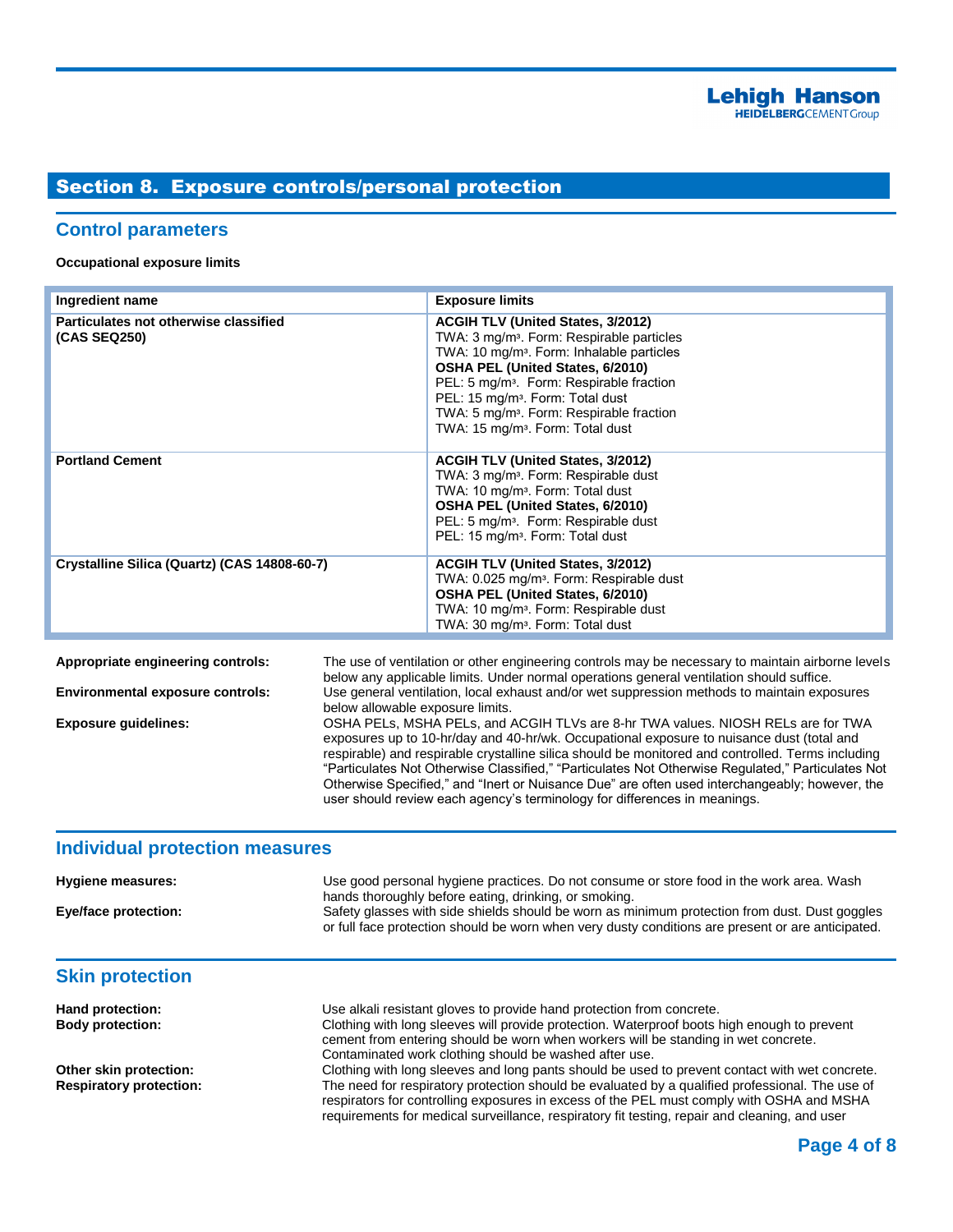## **Lehigh Hanson**<br>HEIDELBERGCEMENTGroup

training. In dusty areas, air monitoring for dust and quartz should be conducted regularly. Dust and quartz levels in excess of appropriate exposure limits should be reduced by all feasible engineering controls, including but not limited to, wet suppression, ventilation, process enclosure, and enclosed employee work stations.

#### Section 9. Physical and chemical properties

#### **Appearance**

| <b>Physical State:</b>                                 | Flowable, granular mud-like<br>material | Lower and Upper explosive flammable<br>limits | No test data<br>available |
|--------------------------------------------------------|-----------------------------------------|-----------------------------------------------|---------------------------|
| Color:                                                 | Gray                                    | Vapor pressure:                               | No test data<br>available |
| Odor:                                                  | None                                    | Vapor density:                                | Not applicable            |
| Odor threshold:                                        | Not applicable                          | <b>Relative density:</b>                      | $1.5 - 3.0$               |
| pH:                                                    | 12-13 in water                          | Solubility:                                   | Not applicable            |
| <b>Melting point:</b>                                  | Not applicable                          | Solubility in water:                          | <b>Negligible</b>         |
| <b>Boiling point:</b>                                  | Not applicable                          | Partition coefficient: n-octanol/water:       | Not applicable            |
| Flash point:                                           | Not applicable                          | Auto-ignition temperature:                    | No test data<br>available |
| <b>Burning time:</b>                                   | Not applicable                          | <b>Decomposition temperature:</b>             | No test data<br>available |
| <b>Burning rate:</b>                                   | Not applicable                          | SADT:                                         | Not applicable            |
| <b>Evaporation Rate:</b><br>Flammability (solid, gas): | Not applicable<br>No.                   | Viscosity:                                    | Not applicable            |

#### Section 10. Stability and reactivity

**Reactivity:** Stable **Possibility of hazardous reactions:** Polymerization will not occur. **Hazardous decomposition products:** None

**Chemical Stability:** This material is considered stable under recommended handling and storage conditions. **Conditions to avoid:** Keep dry until used. Avoid contact with incompatible compounds. **Incompatible materials:** Wet cement may react with acids, aluminum, ammonium salts, alkali and alkaline earth compounds.

#### Section 11. Toxicological information

#### **Information on toxicological effects**

| <b>Acute toxicity:</b><br><b>Irritation/Corrosion:</b> | Not reported to be acutely toxic.<br><b>Skin:</b> May cause skin burns or skin ulcers.<br><b>Eyes:</b> May cause eye irritation or serious eye damage.<br>Respiratory: Studies indicate an increased risk of lung cancer from chronic exposure to respirable<br>crystalline silica. This effect was more pronounced in those with silicosis. Studies have also linked<br>crystalline silica exposure with autoimmune diseases and kidney disorders. |
|--------------------------------------------------------|-----------------------------------------------------------------------------------------------------------------------------------------------------------------------------------------------------------------------------------------------------------------------------------------------------------------------------------------------------------------------------------------------------------------------------------------------------|
| Sensitization:                                         | May cause sensitization due to the potential presence of trace amounts of hexavalent chromium.                                                                                                                                                                                                                                                                                                                                                      |
| <b>Mutagenicity:</b>                                   | No data available to indicate product or any components present at greater than 0.1% are mutagenic<br>or genotoxic.                                                                                                                                                                                                                                                                                                                                 |
| Carcinogenicity:                                       | See chart below.                                                                                                                                                                                                                                                                                                                                                                                                                                    |
|                                                        |                                                                                                                                                                                                                                                                                                                                                                                                                                                     |

| Product/ingredient name                       | <b>OSHA</b> | <b>IARC</b> | <b>ACGIH</b>   | <b>NTP</b>                     |
|-----------------------------------------------|-------------|-------------|----------------|--------------------------------|
| <b>Portland Cement</b>                        |             |             | A4             |                                |
| Crystalline Silica (Quartz) CAS<br>14808-60-7 |             |             | A <sub>2</sub> | Known to be a human carcinogen |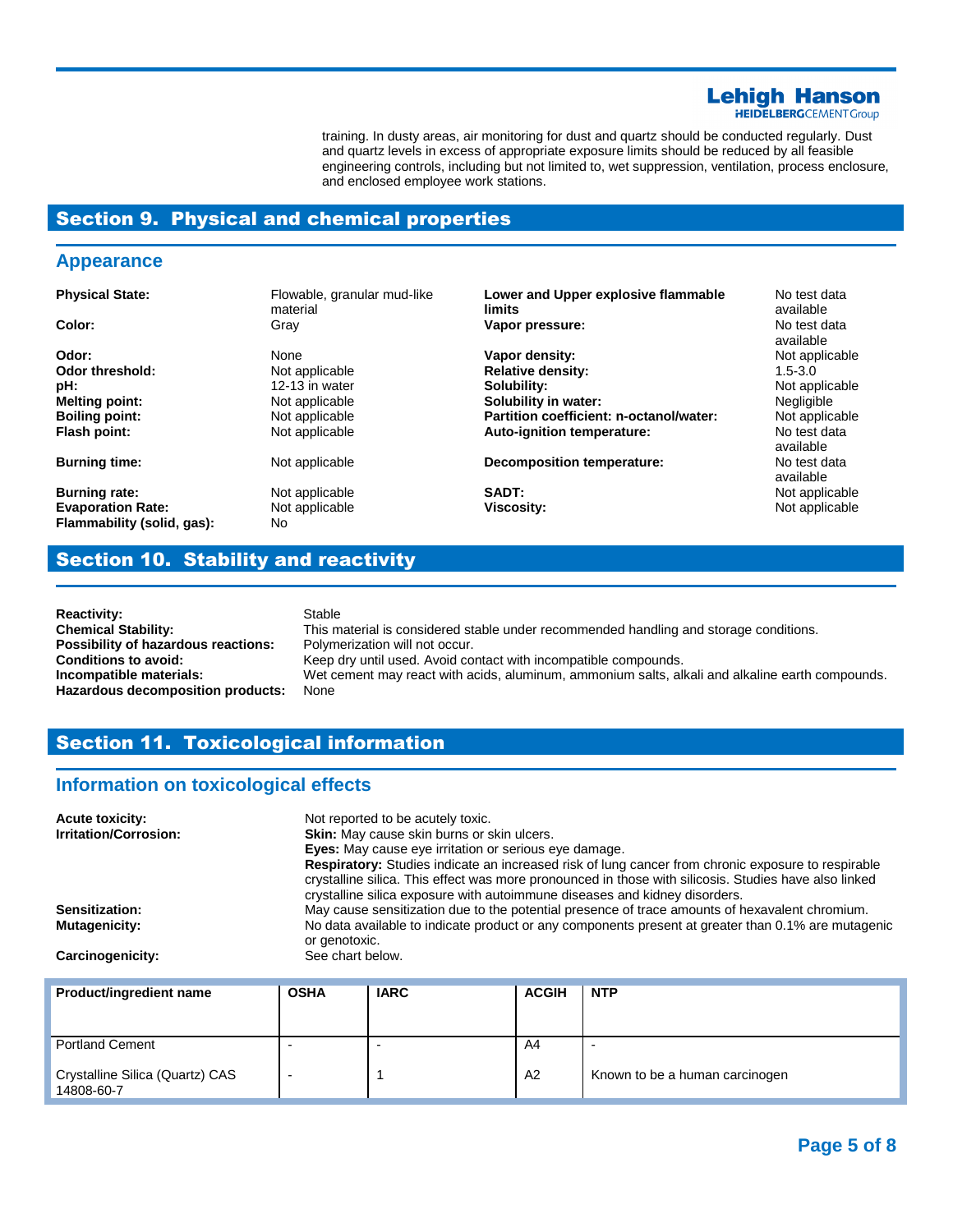

**Reproductive toxicity:** Not expected to be a reproductive hazard. **Teratogenicity:** Not expected to be a teratogenic hazard.

#### **Specific target organ toxicity (single exposure)**

| <b>Name</b>                                 | Category | <b>Route of Exposure</b> | <b>Target Organs</b>         |
|---------------------------------------------|----------|--------------------------|------------------------------|
| Crystalline Silica (Quartz) CAS 14808-60-7) |          | Inhalation               | Not reported to have effects |
|                                             |          |                          |                              |

#### **Specific target organ toxicity (repeated exposure)**

| <b>Name</b>                                 | Category | <b>Route of Exposure</b> | <b>Target Organs</b>                                                         |
|---------------------------------------------|----------|--------------------------|------------------------------------------------------------------------------|
| Crystalline Silica (Quartz) CAS 14808-60-7) |          | Inhalation               | May cause damage to organs (lung) through<br>prolonged or repeated exposure. |

**Potential chronic health effects: General:** Prolonged inhalation of respirable crystalline silica may be harmful. May cause damage to organs (lungs) through prolonged or repeated exposure. There are reports in the literature suggesting that excessive crystalline silica exposure may be associated with autoimmune disorders and other adverse health effects involving the kidney. In particular, the incidence of scleroderma (thickening of the skin caused by swelling and the thickening of fibrous tissue) appears to be higher in silicotic individuals. To date, the evidence does not conclusively determine a causal relationship between silica exposure and these adverse health effects.

**Aspiration hazard:** Due to the physical form of the product it is not an aspiration hazard.

#### Section 12. Ecological Information

Persistence and degradability: No available data. **Bioaccumulative potential:** No available data. **Mobility in soil:** No available data.

**Other adverse effects:** No known significant effects or critical hazards.

#### Section 13. Disposal considerations

**Disposal methods:** Dispose of waste product and unused product in compliance with federal, state and local requirements. Used material which has become contaminated, may have significantly different characteristics based on the contaminant and should be evaluated accordingly. The product may be contaminated during use and it is the responsibility of the user to assess the appropriate disposal method in that situation.

#### Section 14. Transportation information

|                               | <b>DOT Classification</b> | <b>IMDG</b>    | <b>IATA</b>    |
|-------------------------------|---------------------------|----------------|----------------|
| UN number                     | Not regulated.            | Not regulated. | Not regulated. |
| UN proper shipping name       |                           |                |                |
| Transport hazard class(es)    |                           |                |                |
| Packing group                 |                           |                |                |
| <b>Environmental hazards</b>  |                           |                |                |
| <b>Additional information</b> |                           |                |                |
|                               |                           |                |                |

**Special precautions for user:** It is the responsibility of the transporting entity to follow all applicable laws, regulations, and rules regarding the transport of this material.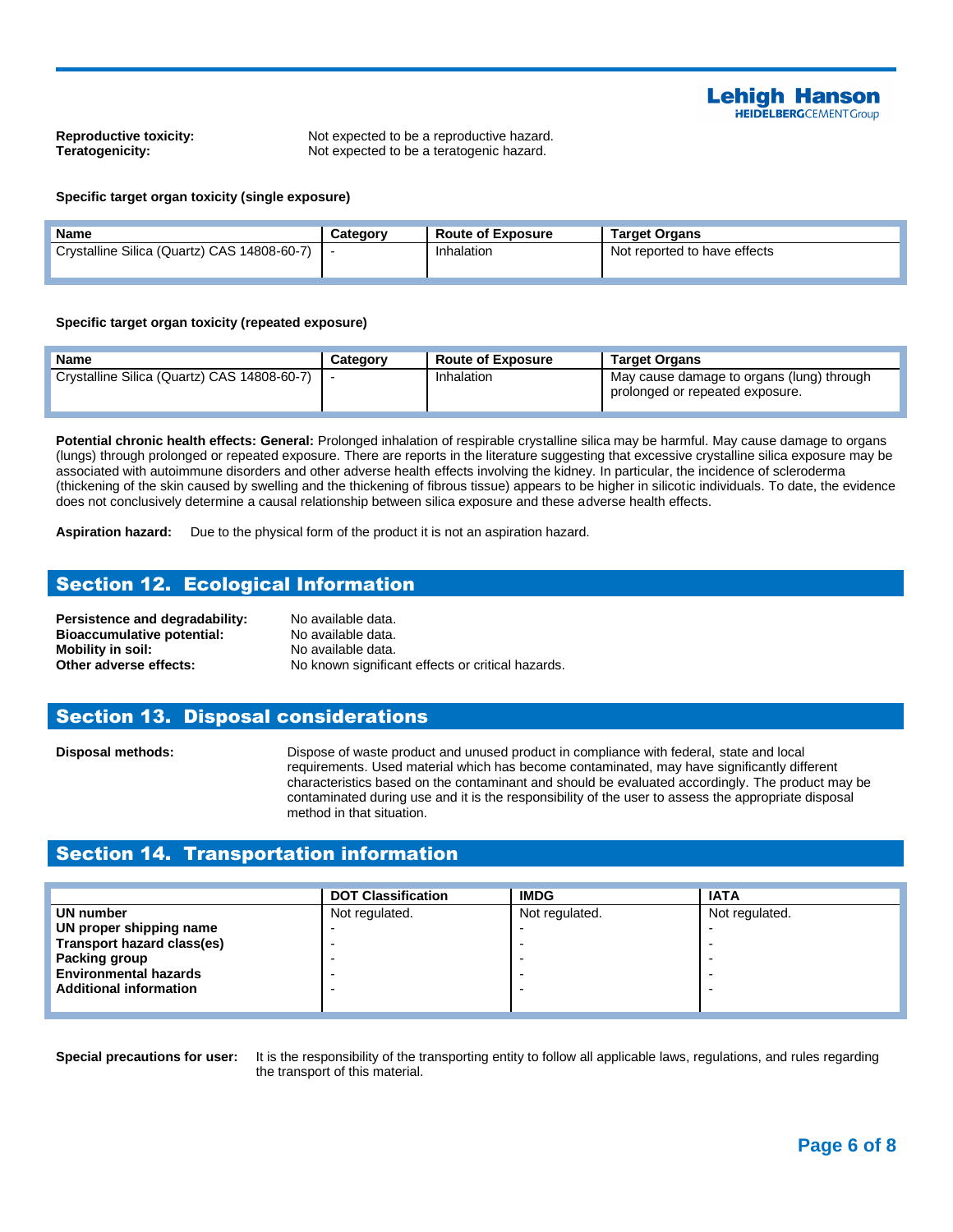### Section 15. Regulatory Information

| U.S. Federal regulations:                     |                                                                                    |
|-----------------------------------------------|------------------------------------------------------------------------------------|
| <b>OSHA Hazard Communication Standard,</b>    | This product is a "Hazardous Chemical" as defined by the OSHA Hazard Communication |
| 29 CFR 1910.1200                              | Standard, 29 CFR 1910, 1200                                                        |
| <b>TSCA Section 12(b) Export Notification</b> |                                                                                    |
| (40 CFR 707, Subpart. D):                     | Not regulated                                                                      |
| <b>OSHA Specifically Regulated</b>            |                                                                                    |
| Substances (29 CFR 1910.1001-1050):           | Not listed                                                                         |
| <b>CERCLA Hazardous Substance List (40)</b>   |                                                                                    |
| CFR 302.4):                                   | Not listed                                                                         |
| Clean Air Act Section 112 (b): Hazardous      |                                                                                    |
| Air Pollutants (HAPs):                        | Not regulated                                                                      |
| Clean Air Act Section 112 (r) Accidental      |                                                                                    |
| Release Prevention (40 CFR 68.130):           | Not regulated                                                                      |
| Safe Drinking Water Act (SDWA):               | Not regulated                                                                      |
|                                               |                                                                                    |

#### **SARA 311/312**

#### **Composition/information on ingredients**

| <b>Name</b>                 | %  | <b>Fire</b><br>Hazard | <b>Sudden</b><br>release of<br>pressure | Reactive | <b>Immediate</b><br>(acute) health<br>hazard | Delayed (chronic) health<br>hazard |
|-----------------------------|----|-----------------------|-----------------------------------------|----------|----------------------------------------------|------------------------------------|
| Crystalline Silica (Quartz) | >′ | No                    | No                                      | No       | No                                           | Yes                                |

#### **SARA 313**

|                            | <b>Product name</b>         | <b>CAS number</b> | %             |
|----------------------------|-----------------------------|-------------------|---------------|
| Form R-Report requirements | Crystalline Silica (Quartz) | 14808-60-7        | Not regulated |

#### **State regulations**

| <b>Massachusetts RTK:</b> | Listed |
|---------------------------|--------|
| New Jersey RTK:           | Listed |
| Pennsylvania RTK:         | Listed |
| Rhode Island RTK:         | Listed |

#### **California Prop. 65**

WARNING: This product contains crystalline silica and chemicals (trace metals) known to the State of California to cause cancer.

| Ingredient name                            | <b>Cancer</b> | Reproductive | No significant risk level | I Maximum acceptable dosage level |
|--------------------------------------------|---------------|--------------|---------------------------|-----------------------------------|
| Crystalline Silica (Quartz) CAS 14808-60-7 | Yes           | Nc           | N0                        | .No                               |

#### **International regulations**